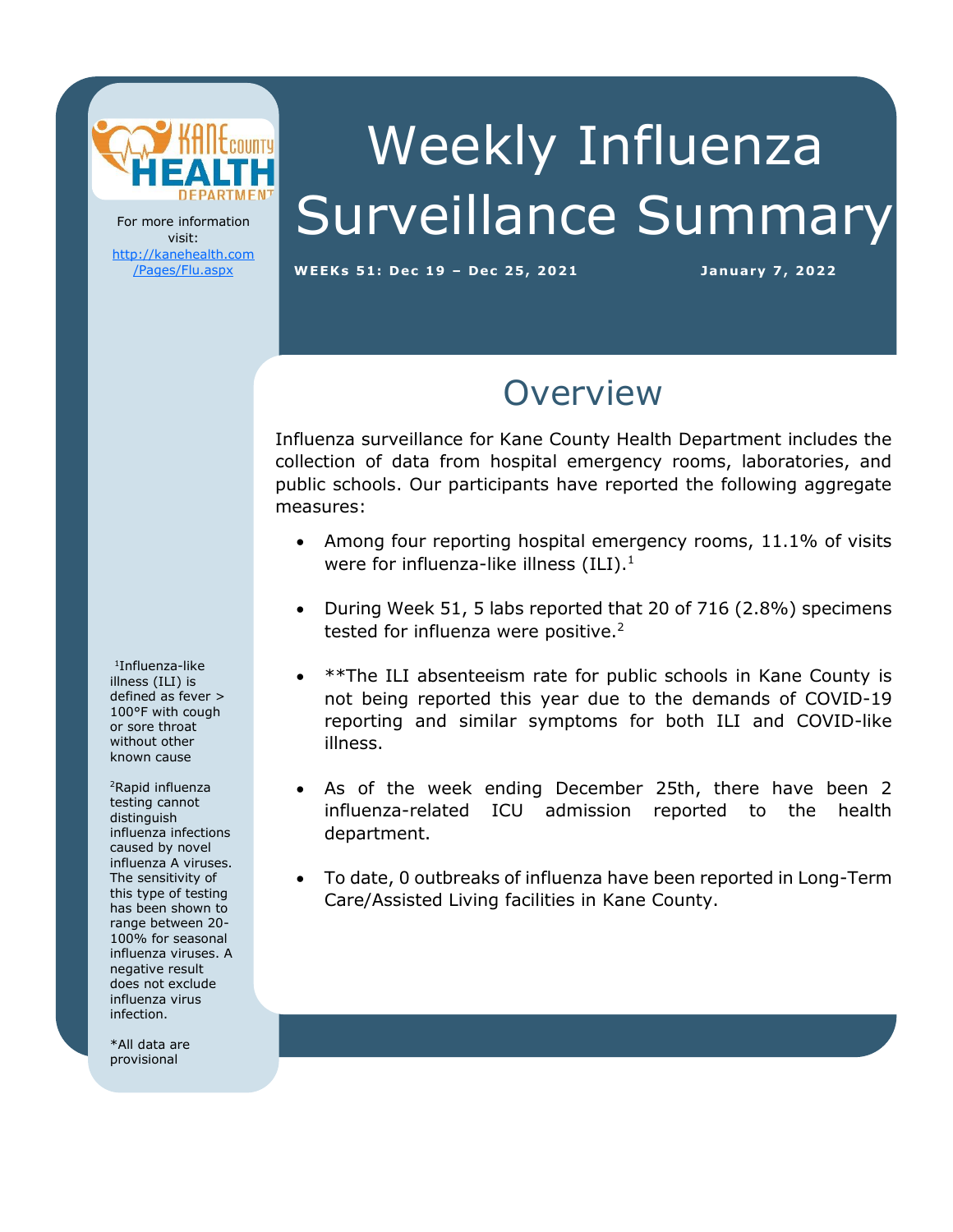#### Emergency Room Visits

During Week 51, 11.1% of reported hospital emergency room visits were for influenza-like illness  $(ILI).<sup>1</sup>$ 

Each week, data for the 2021-22 season will be presented with data from the previous flu seasons to show the trend of ER visits for ILI over time.

Visits for influenza-like illness to reporting emergency rooms during Week 47 had the following age distribution:

- 0-4 years: 23.3% of all ILI visits
- 5-24 years: 30.7% of all ILI visits
- 25-64 years: 36.5% of all ILI visits
- 65+ years: 9.5% of all ILI visits

Throughout the season, KCHD will provide updated information on the total number of people visiting the emergency room for ILI, and what age groups make up those visits.

1 Influenza-like illness (ILI) is defined as fever > 100°F with cough or sore throat without other known cause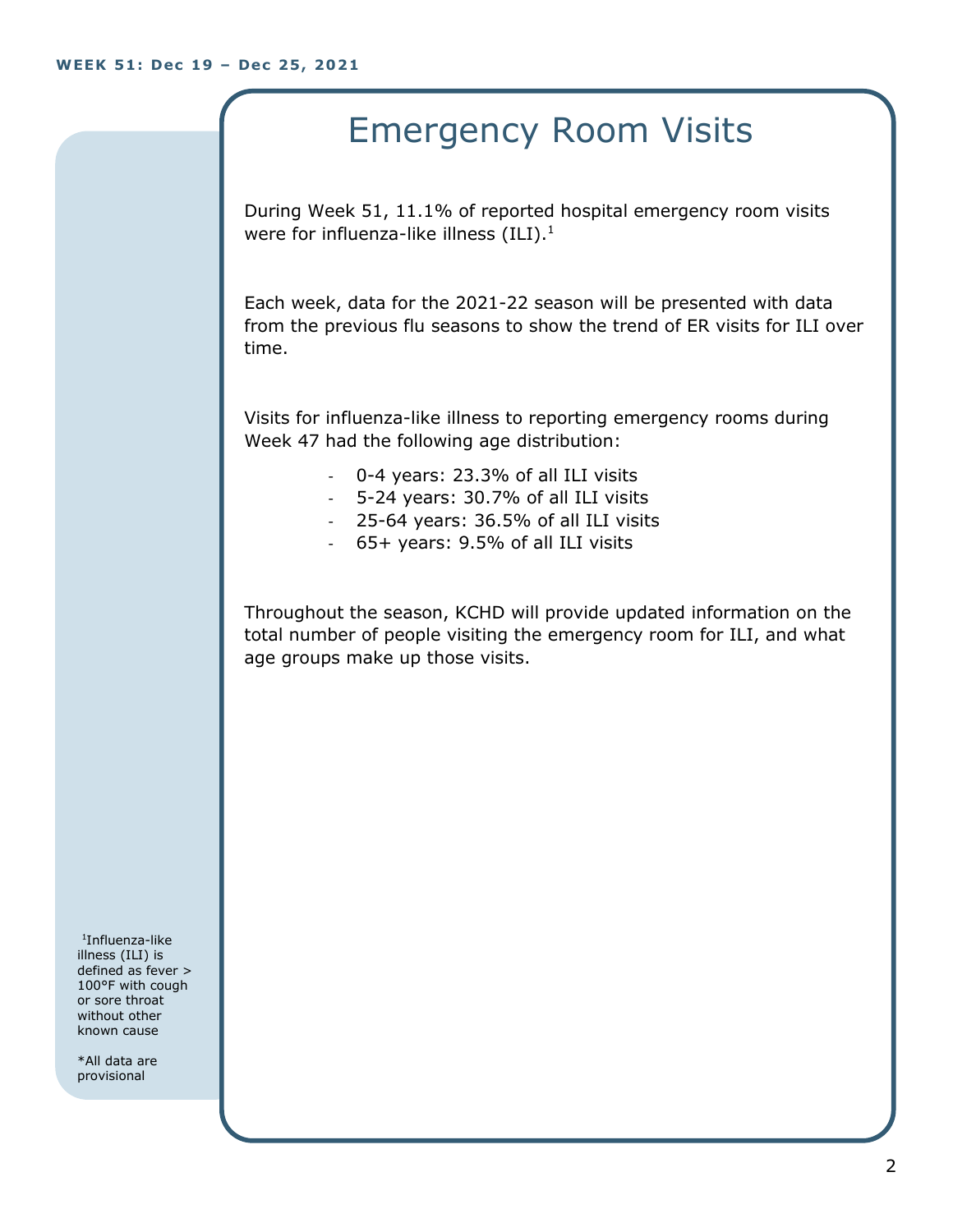

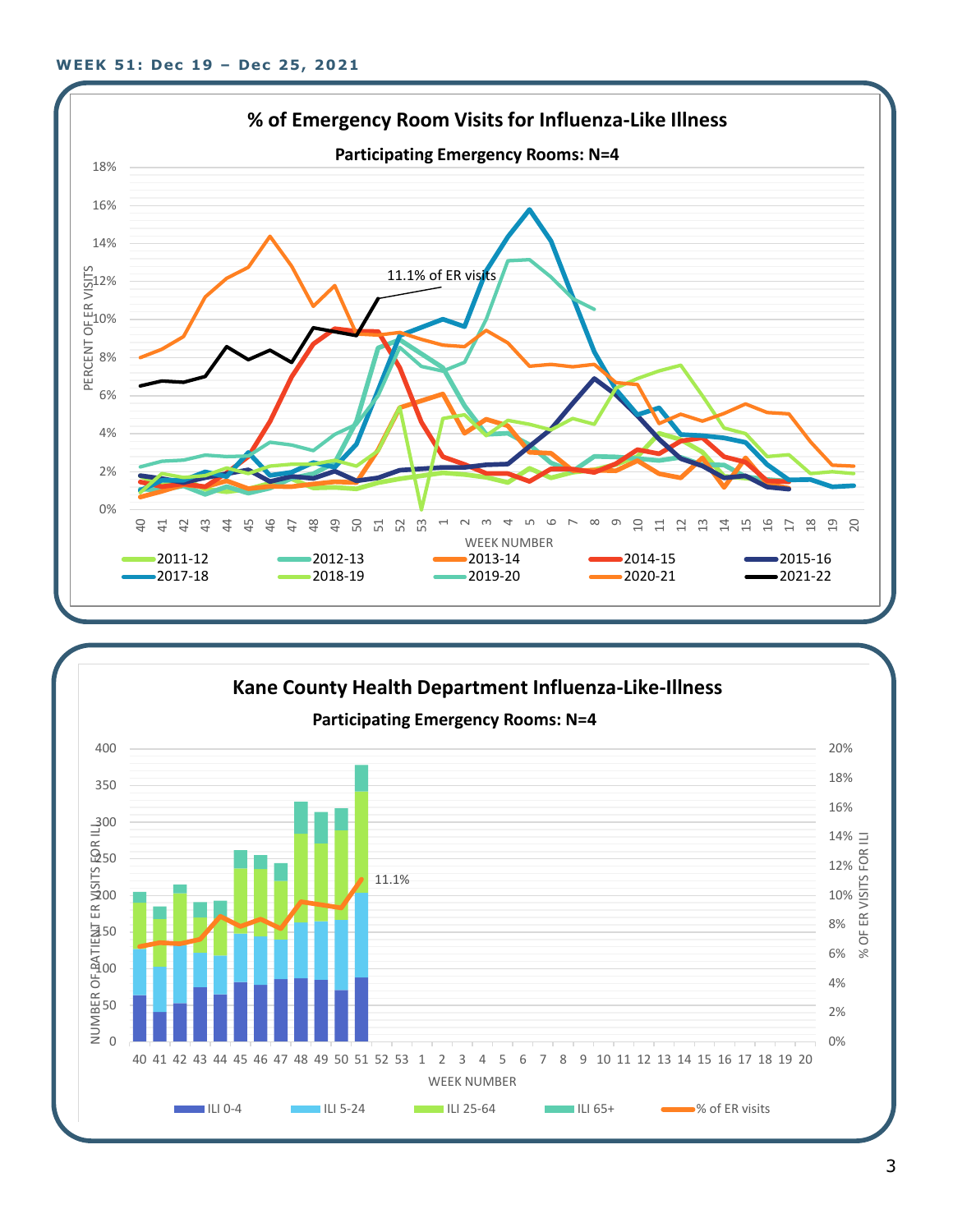## Laboratory Tests

| <b>Kane County Labs (5)</b>       | <b>Week: 49</b> |                | <b>Season Total</b> |                |  |
|-----------------------------------|-----------------|----------------|---------------------|----------------|--|
|                                   | <b>Number</b>   | <b>Percent</b> | <b>Number</b>       | <b>Percent</b> |  |
| <b>Specimens Tested</b>           | 716             |                | 5058                |                |  |
| <b>Specimens Positive</b>         | 20              | 2.8%           | 125                 | 2.5%           |  |
| <b>Positive Specimens by Type</b> |                 |                |                     |                |  |
| Influenza A                       | 34              | 100.0%         | 121                 | 96.8%          |  |
| Influenza B                       | 0               | $0.0\%$        | 4                   | 3.2%           |  |
| Influenza AB                      | O               | 0.0%           | 0                   | 0.0%           |  |
| Unknown                           | O               | 0.0%           |                     | 0.0%           |  |



Rapid influenza testing cannot distinguish influenza infections caused by novel influenza A viruses. The sensitivity of this type of testing has been shown to range between 20- 100% for seasonal influenza viruses. A negative result does not exclude influenza virus infection.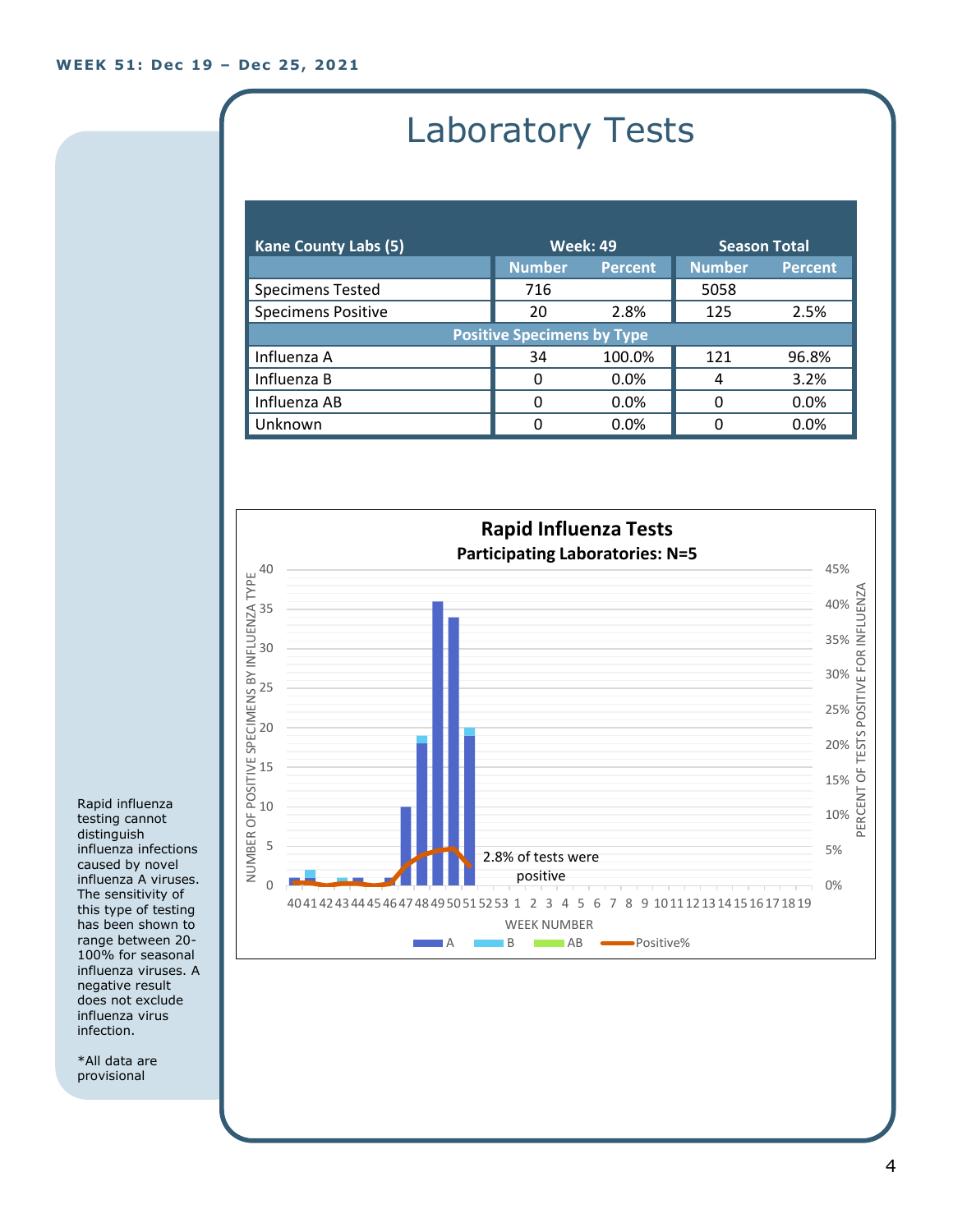#### Student Absenteeism

The ILI absenteeism rate for public schools in Kane County is not being reported this year due to the demands of COVID-19 reporting and similar symptoms for both ILI and COVID-like illness.

Influenza-like illness (ILI) is defined as fever > 100°F with cough or sore throat without other known cause.